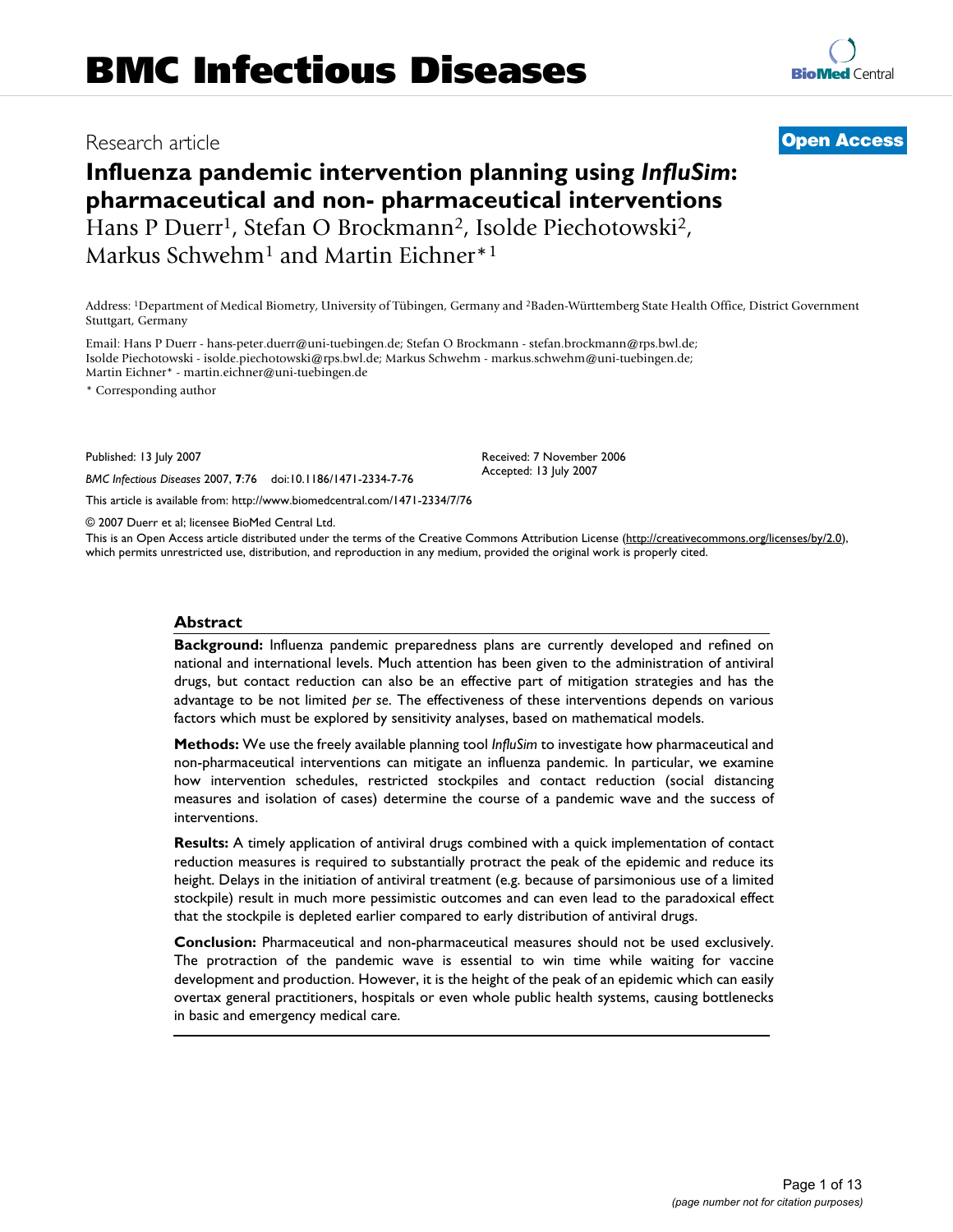# **Background**

The recent spread of highly pathogenic avian influenza from Asia to Europe and the transmission to humans has intensified concerns over the emergence of a novel strain of influenza with pandemic potential. While still being in an inter-pandemic stage, nations plan for pandemic contingency following recommendations of the WHO [1,2]. National influenza preparedness plans are constantly being refined, aiming to mitigate the effects of pandemic influenza on a national, regional and local level. Even in the absence of a pandemic strain, seasonal influenza causes substantial morbidity and mortality [3]. Seasonal outbreaks put pressure on general practitioners and strain hospital resources, leading to bottlenecks in outpatient treatment and hospital admission capacities.

Various intervention strategies reduce the impact of influenza on individuals and public health systems. In interpandemic phases, vaccination is the most important tool to reduce morbidity and mortality, but a potent vaccine will probably not be generally available in the initial phase of a pandemic [4]. Other control strategies like pharmaceutical (antiviral) [5,6] and non-pharmaceutical interventions (reduction of contact rates) [7,8] will have to be implemented.

The use of antiviral drugs during a pandemic seems to be the treatment of choice at present [9-12], but not all countries can afford stockpiling enough drugs. Furthermore, concerns about the over-reliance of a "pharmaceutical solution" have been expressed [13]. An epidemic can also be mitigated by reducing contact rates in the general population and by decreasing the infectivity of cases [9]. Such reductions can be achieved by measures like quarantine and case isolation [14], closing day care centres and schools, cancelling mass gathering events, voluntary self isolation and general behavioural changes in public and increasing social distance [8].

The effectiveness of such interventions depends on various factors which must be prospectively explored by sensitivity analyses, based on mathematical models. Here, we use the freely available Java applet *InfluSim* [15] to investigate how effectively pharmaceutical and non-pharmaceutical interventions contribute to mitigate an influenza pandemic while vaccines are not available. In particular, we examine how intervention delays determine the course of a pandemic and constrict the success of interventions.

# **Methods**

*InfluSim* is a deterministic compartment model based on a system of over thousand differential equations which extend the classic SEIR model by clinical and demographic parameters relevant for pandemic preparedness planning. Details of the simulation and a discussion of the standard parameter values have been described previously [15]; a summarizing description of the model is provided in the Appendix. The program and its source code are publicly available [16] to offer transparency and reproducibility. The simulation produces time courses and cumulative numbers of influenza cases, outpatient visits, applied antiviral treatment doses (neuraminidase inhibitors), hospitalizations, deaths and work days lost due to sickness, all of which may be associated with financial loss. The analyses presented here are based on *InfluSim* 2.0, using demographic and public health parameters which represent the situation in Germany in 2006. Interventions include antiviral treatment, isolation of patients, social distancing measures and the closing of day care centres and schools as well as cancelling mass gathering events.

Using the standard set of InfluSim parameters (freely accessible from [15]), about one third of all infected individuals is expected to become severely ill and to seek medical help. Patients seeking medical help will be referred to as "outpatients" throughout this paper. An exponential distribution is used to model the delay between onset of symptoms and seeking medical help; on average, patients visit a doctor after 24 hours. If a patient seeks medical help within 48 hours after onset of symptoms, he or she is given antiviral treatment unless the stockpile of antivirals is exhausted. Antiviral treatment reduces the duration and degree of infectivity of the case and the number of hospitalizations (Table 1) [17]. For more detailed descriptions see [15] or the Appendix.

Non-pharmaceutical interventions examined in this paper are contact reduction measures and the isolation of cases. The latter effectively leads to reduced contact rates between individuals, too. In the scenarios presented below, we assume that everybody in the population avoids a given percentage of contacts (e.g. by improved hygiene, wearing masks, or behavioural changes) and that sick patients are isolated which reduces the contact rates of moderately sick, severely sick (but non-hospitalized) and hospitalized cases by 10%, 20% and 30%, respectively. Further interventions which comprise the closing of day care centres and schools, and the cancelling of mass gathering events will be examined in detail in a separate paper.

# **Results**

Assuming a basic reproduction number of  $R_0 = 2.5$  and using the standard parameter set of *InfluSim* [15], an epidemic in a population of 100,000 individuals reaches the peak about 40 days after introduction of the infection and is practically over three weeks thereafter if no interventions are performed (Figure 1). During the whole epidemic, 87% of the population become infected, 29% seek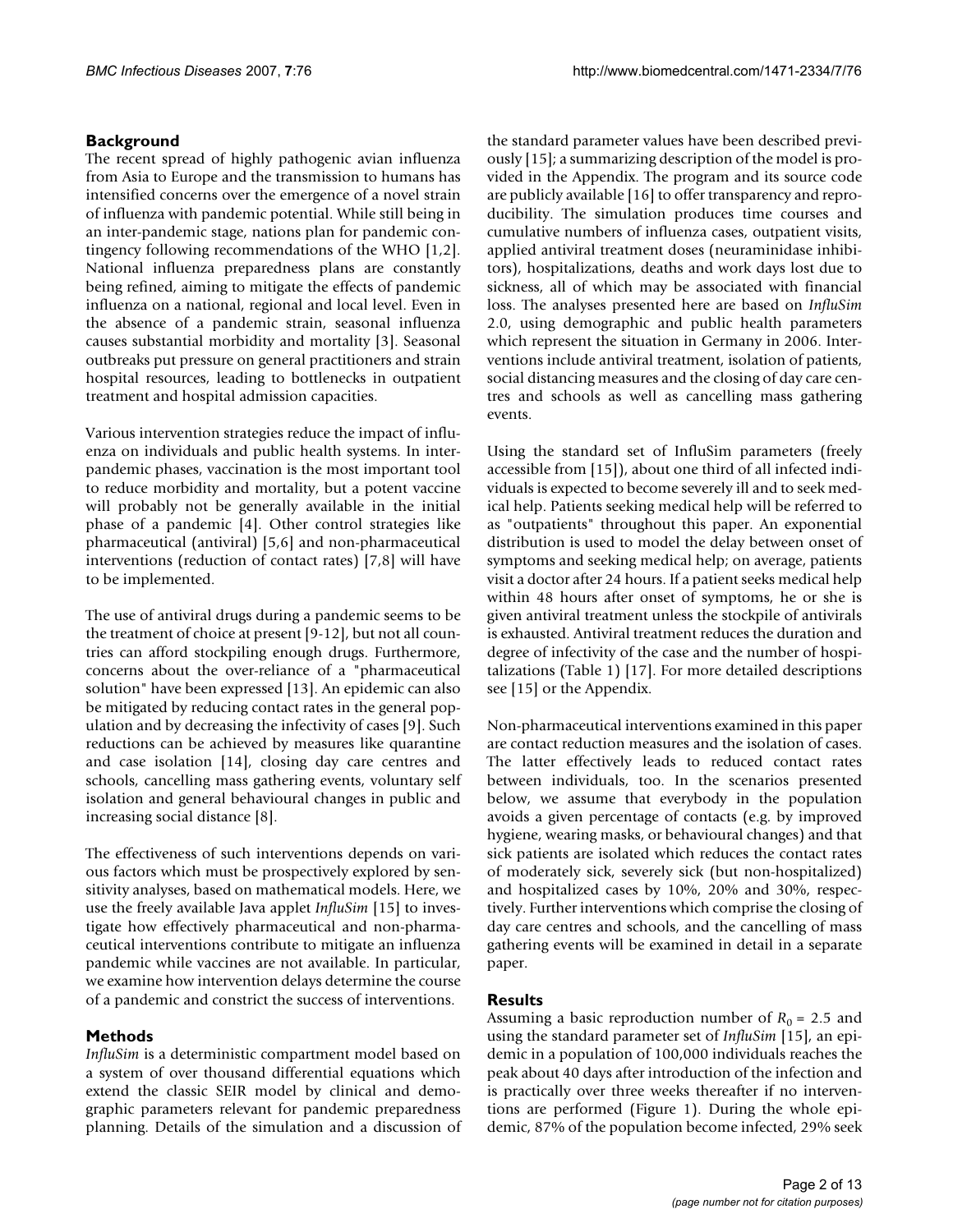| Table 1: Antiviral treatment schedule and effects |  |
|---------------------------------------------------|--|
|---------------------------------------------------|--|

| Parameter                                                 | Value                | Source                       |
|-----------------------------------------------------------|----------------------|------------------------------|
| Average time for seeking medical help after symptom onset | $D_D = 24 h$         | assumed                      |
| therapeutic window (after onset of symptoms)              | $D_{\tau}$ = 48 h    | <b>Fachinformation Roche</b> |
| fraction eligible to receive treatment                    |                      | assumed                      |
| • severe cases who can stay at home                       | $f_v = 100\%$        |                              |
| • extremely severe cases who need hospitalization         | $f_{\rm y}$ = 100%   |                              |
| treatment reduces the duration of the infectious period   | $f_{\text{D}}$ = 25% | <b>Fachinformation Roche</b> |
| treatment reduces infectiousness by                       | $f_1 = 80\%$         | Longini (2004)               |
| treatment reduces hospitalizations by                     | $f_{\text{L}}$ = 50% | Kaiser (2003)                |

medical help, 0.7% are hospitalized and 0.2% die. Figure 1 shows how pharmaceutical and non-pharmaceutical interventions can mitigate this scenario. Contact reduction by isolation of cases alone (see Appendix), protracts the peak of the epidemic by about one week. Distribution of antivirals or additional contact reduction measures delay the epidemic by approximately 10 days and are hardly sufficient to provide a substantial delay. A combination of antiviral treatment, isolation of cases and social distancing in the general population seems to be necessary to delay the epidemic in the order of weeks. This example furthermore shows that an efficient mitigation of the epidemic is not necessarily associated with a significant reduction in the number of infections. For information on the proportions of infected people and outpatients see the legends to the Figures.

#### *Intervention with antivirals*

The mitigating effect of antivirals strongly depends on the onset of their distribution (Figure 2). Antivirals can delay the epidemic if distributed very early while few cases exist in the population. Late distribution of antivirals (e.g. starting on day 30) leads to the paradoxical effect that the stockpile is exhausted even quicker compared to early distribution (shaded areas und the curves in Figure 2). Additionally, the mitigating effect of the intervention drastically diminishes and benefits are restricted to lowering the peak of the epidemic. Unrestricted availability of drugs (grey curves in Figure 2) still leads to an epidemic because (i) asymptomatic and moderately sick cases are not eligible for treatment, (ii) patients visit a doctor on average 24 hours after onset of symptoms while already being highly infectious and (iii) antivirals cannot fully prevent infectivity.

Figure 3 extends these considerations by showing epidemic curves where all clinically ill patients are treated with antiviral drugs until the stockpile is exhausted. The mitigating effect of antiviral distribution is weakly influenced by the amounts of available antivirals, but is strongly determined by the onset of administration. The model suggests that even a small stockpile of antivirals can protract the peak of the epidemic if distributed very early while few cases exist in the population (Figure 3A). In contrast, the mitigating effect becomes negligible, if antivirals are distributed with delay (Figure 3B). Independent of the delay in the distribution of antivirals, their quantitative availability affects only the height of the peak of the epidemic, but hardly the mitigation of the epidemic (Figure 3A, B). For considerations into the final size of the epidemic see below. In summary, delaying the epidemic depends on early action, whereby lowering the peak depends on the quantitative availability of antivirals.

#### *Intervention through contact reduction*

Contact reduction measures, comprising social distancing and the isolation of cases, can be an effective part of mitigation strategies; they have the advantage over antiviral treatment to be not limited *per se*, i.e. they can be continued for a sufficiently long period of time. Figure 4 examines the effect of isolation of cases and social distancing measures (see figure caption for details) in the absence of antiviral treatment. The peak of the epidemic is protracted by about 1 day for every percent of contact reduction if this intervention starts immediately after the introduction of the infection. Thus, a peak shift is not only possible by early action, but also by the degree of contact reduction. If contact reduction is initiated later, the peak shift diminishes, but the proportionality remains. For example, if the intervention starts three weeks after the introduction of infection, the peak of the epidemic is only mitigated by about half a day per 1% contact reduction (Figure 4B). Premature cessation of contact reduction measures restores the infection rates to the pre-intervention values which fuels the epidemic. It can lead to a delayed course and a higher total number of infections, involving a plateau or even a second peak of the epidemic (Figure 4C).

#### *Combined intervention scheme*

The preceding examples with interventions based on antivirals or contact reduction alone yielded peak delays only in the order of weeks, whereas months may be required for vaccine development and production, demanding for a combined intervention scheme (Figure 5). We examine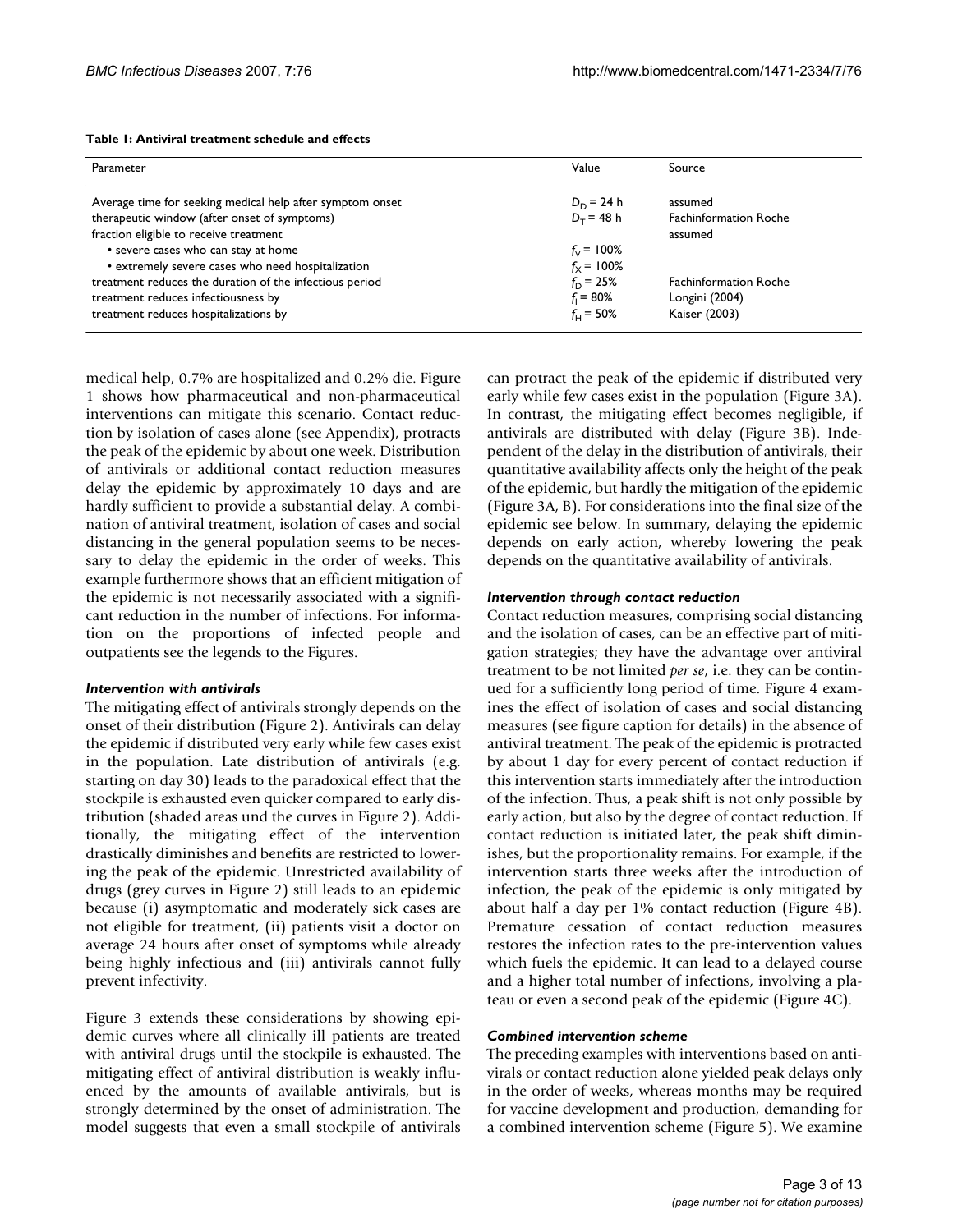

**Comparison of different intervention schemes**.

Number of outpatients expected during a pandemic wave in a population of 100,000 citizens. Parameter values are based on the *InfluSim* standard configuration [15] with  $R_0 = 2.5$ , except those listed at the end of this legend and indicated by superscripts<sup>1</sup>. The dashed line represents an epidemic without intervention<sup>2</sup>. For the following four scenarios, interventions are initiated when infection is introduced (day 0). Isolation: moderately sick, severely sick and hospitalized cases are isolated3. Treatment: antivirals are available for 10% of the population and all severe and extremely sick cases receive antiviral treatment<sup>4</sup>. Under this intervention scheme, antivirals are used up on day 50. Contact reduction: involves isolation<sup>3</sup> of cases and social distancing<sup>5</sup>. All interventions: combination of all three interventions<sup>6</sup>; under this intervention scheme, antivirals are used up on day 76, leading to a plateau in the epidemic curve. <sup>1</sup>:Parameter modifications are given in the following and terms in italics refer to terms in the *InfluSim* user interface. *InfluSim* output: *N*i = cumulative proportion of the population infected, and  $N_0$  = cumulative proportion of outpatients in the population. <sup>2</sup>: yielding  $N_i$  = 87%, N<sub>o</sub> = 29%<sup>3</sup>: Moderately sick cases: 10%, Severe cases *(home)*: 20%, *Severe cases (hospital)*: 30%, yielding *N*i = 81%, *N*<sup>o</sup> = 27%. 4: *Antivirals availability*: 10%, *Treatment fraction*: 100% for both, *Treatment of severe cases* and *Treatment of extremely sick cases, yielding*  $N_i = 82\%, N_o = 27\%$ . <sup>5</sup>: *General reduction of contacts*: *Contact reduction by* 10%. Combined with isolation of cases, this intervention scheme yields  $N_i = 75\%$ ,  $N_o = 25\%$ . <sup>6</sup>: *yielding*  $N_i = 66\%$ ,  $N_o = 22\%$ .

an optimistic scenario where antivirals are distributed immediately after the infection is introduced (dark bars in Figure 5), while varying the onset of social distancing measures. The antiviral stockpile lasts longer if social distancing measures are initiated earlier (pale bars in Figure 5). Immediate initiation of contact reduction can protract the epidemic by months, whereas a delayed initiation leads to a plateau in the epidemic curve at a time when antivirals are used up.

#### *Cumulative number of infections and outpatients*

Without interventions,  $N_i = 87\%$  of the population become infected during the course of the epidemic and the cumulative number of outpatients reaches  $N_0 = 29\%$ , reflecting the assumption that approximately one third of infected individuals becomes sufficiently sick to seek medical help. These outcomes remain surprisingly stable even for interventions assuming optimistic resources (cf. footnotes to Figures 1, 2, 3, 4, 5). For instance, immediate and unlimited availability of antivirals reduces these fractions only to  $N_i$  = 72% and  $N_o$  = 24% (Figure 2). This minor effect has three reasons: only about one third of cases seeks medical help and will receive antiviral treatment, many infections are passed on before cases seek medical help and antiviral treatment does not fully prevent further transmission. These disadvantages do not apply to contact reduction measures. For instance, a reduction of 20% of contacts reduces these fractions to *N*<sup>i</sup>  $= 68\%$  and  $N_0 = 22\%$  (Figures 4A, B). A combination of antiviral treatment and contact reduction can further reduce these values to  $N_i = 53\%$  and  $N_o = 18\%$  (Figure 5).

#### *Uncertainty in the parameter values*

In the preceding analyses it was assumed that parameter values are precisely known; in a real world scenario, however, uncertainty arises from biological variability, stochastic influences, heterogeneities, etc. We illustrate with a concluding example to which extent simulated epidemics are affected by uncertainty in the parameter values. As shown in Figure 6, epidemics can be highly variable, although only four parameters have been varied within moderate ranges. Varying more parameters would further increase this variability.

For the interventions and parameter variations considered, the cumulative number of outpatients ranges from a few thousand to over twenty thousand (see inset in Figure 6). Among the four parameters,  $R_0$  is the strongest predictor of the number of outpatients (analysis not shown) as it strongly determines how quickly antivirals become exhausted. In two out of 1,000 simulations the randomly chosen parameter combinations involved values for  $R_0$ around 1.8 which led to very minor outbreaks given the intervention scheme. The cumulative number of outpatients escalates when antiviral stockpiles become exhausted while the proportion of susceptibles is still large enough to allow for further propagation of infectives. In this case, the epidemic curve proceeds with a second wave or a plateau.

# **Discussion**

With pandemic influenza, we have to "expect the unexpected" [18]. Historical reports frequently mention the surprising speed at which a pandemic wave travels through the population [19-21]. Predicting the course of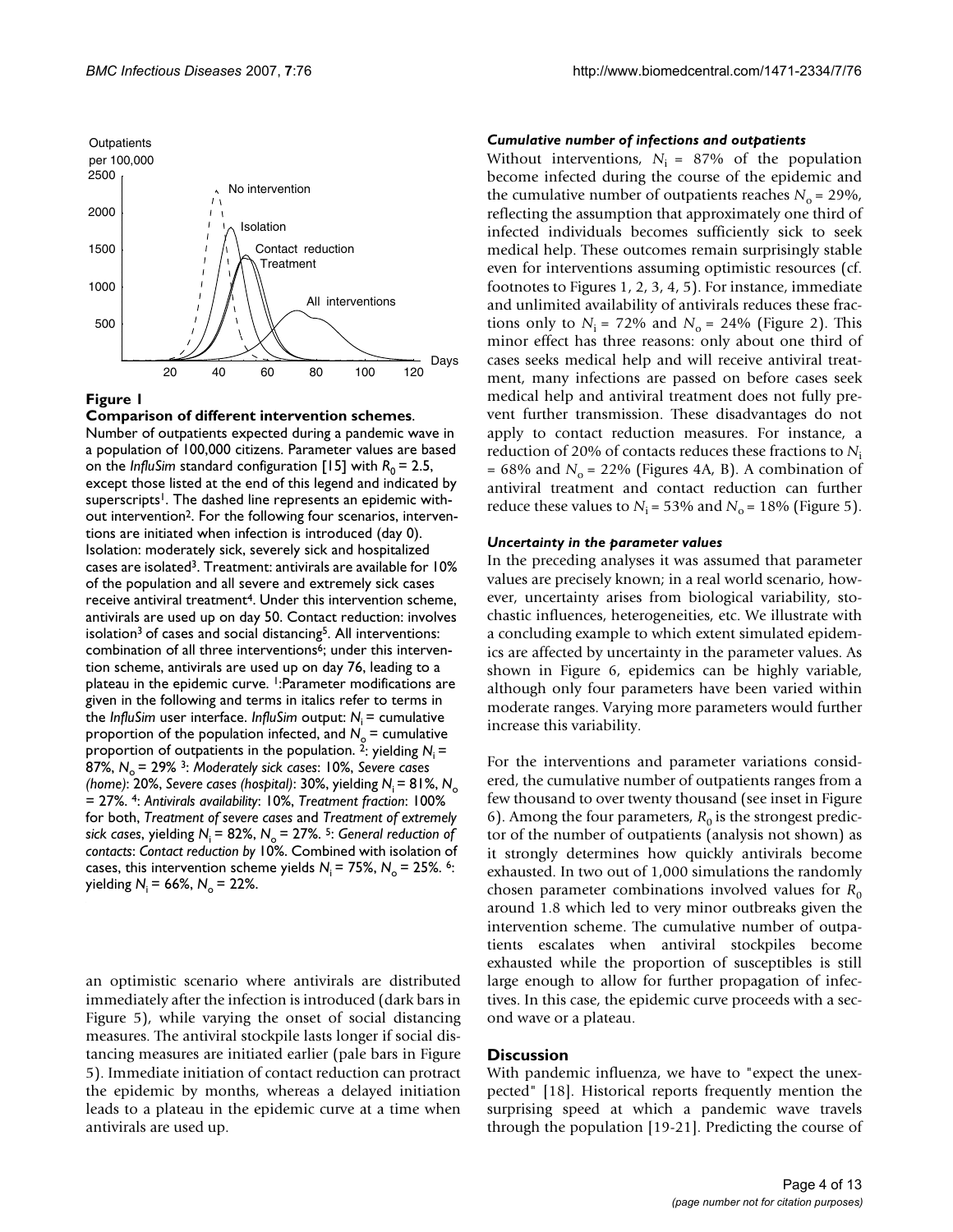Outpatients per 100,000



# **Figure 2**

**Onset and sustainability of antiviral intervention**. Number of outpatients expected during a pandemic wave, varied by day of onset when antivirals come into operation. Parameter values are based on the *InfluSim* standard configuration [15] with  $R_0 = 2.5$ , except those listed at the end of this legend and indicated by superscripts<sup>1</sup>. The dashed curve shows the epidemic without intervention<sup>2</sup>. Antivirals are available for 5% of the population<sup>3</sup> (black lines), compared to scenarios of full coverage<sup>4</sup> (grey lines). The shaded areas under the curves represent the amounts of antivirals distributed and are identical for both scenarios. They are shown between onset of intervention and exhaustion. If antivirals are available at the beginning of the epidemic ("Intervention from day  $0$ ") they last for 45 days<sup>5</sup>. Antivirals last only for a shorter period, if coming into operation in later phases of the epidemic ("Intervention from day 30")<sup>6</sup>. <sup>1</sup>: Parameter modifications are given in the following and terms in italics refer to terms in the *InfluSim* user interface. *InfluSim* output: *N*i = cumulative proportion of the population infected, and  $N_c$  = cumulative proportion of outpatients in the population. 2: Yielding  $N_i = 87\%, N_o = 29\%$ . <sup>3</sup>: Antiviral availability: 5%, Treat*ment fraction*: 100% for both, *Treatment of severe cases* and *Treatment of extremely sick cases, yielding*  $N_i = 84\%$ *,*  $N_o = 28\%$ for scenarios, "day 0" and "day 30". 4: *Antiviral availability*: 100%, *Treatment fraction*: 100% for both, *Treatment of severe cases* and *Treatment of extremely sick cases*, yielding *N*i = 72%,  $N_0$  = 24% for "day 0" and  $N_i$  = 74%,  $N_0$  = 25% for "day 30". <sup>5</sup>: *Antiviral availability*: 5%, *Treatment fraction*: 100%, *Range of days*: 0–80 for both, *Treatment of severe cases* and *Treatment of extremely sick cases*. 6: *Antiviral availability*: 5%, *Treatment fraction*: 100%, *Range of days*: 30–80 for both, *Treatment of severe cases* and *Treatment of extremely sick cases*.

a future pandemic which will be caused by a virus with unknown characteristics is based on substantial uncertainties and we must rely on sensitivity analyses, performed with mathematical models like *InfluSim*.

Because of the short serial interval of influenza, timely action is essential. Different control measures must be regarded as complementary and not as competing. Neither antiviral treatment nor non-pharmaceutical measures should be used exclusively to mitigate a pandemic influenza wave.

# *Antivirals*

Infectious disease models have suggested that an upcoming influenza epidemic with a low basic reproduction number might be contained at the source through targeted use of antiviral drugs [9,12]. The published scenarios concern WHO phases 4 and 5 (inter-pandemic alert period) and assume that an outbreak starts in a rural area with low population density. It can be expected that the pandemic virus will be introduced into Europe and the US after a local epidemic (i.e. in WHO phase 6). Communitybased prophylaxis, however, is of limited use for several reasons. Under a high prevalence of infection in phase 6, a wide distribution requires an enormous number of antiviral courses; with available stockpiles, it will be virtually impossible to locally contain the pandemic with targeted antiviral prophylaxis. Development of resistance, limited production capacities and extremely high costs are further limitations of this strategy, so that population-wide prophylaxis has not been recommended by the WHO for the final phase of the pandemic [1].

The discussion of pandemic influenza preparedness planning has frequently focussed on the amounts of drugs to be stockpiled and to whom and when they should be supplied [22]. Even if the currently stockpiled antiviral drugs will be fully effective against the pandemic strain, their use may not be able to sufficiently prevent the spread of influenza because (i) transmission of the infection may occur before the onset of clinical symptoms (as assumed in the InfluSim model) [23], (ii) asymptomatic and moderately sick cases [6] are usually not treated despite contributing to transmission, and (iii) the occurrence of cases with influenza-like illness caused by other pathogens may lead to an accelerated depletion of the antiviral stockpile. Likewise, moderately sick cases or even healthy people may seek medical help and succeed in receiving antiviral treatment which would further deplete the stockpile. These factors reduce the efficacy of pharmaceutical control measures [24], indicating the demand of extending this strategy by non-pharmaceutical intervention measures.

Especially if antivirals are limited, they should be supplied as early as possible. If their distribution is delayed, cases become so abundant that resources will quickly be exhausted without having much impact on the spread of the disease (Figures 2 and 3). This confirms that the amount of antivirals needed strongly depends on the number of infections that are present when the intervention is initiated [25]. If antiviral drugs are extremely limited, they should be used to preferably treat severe cases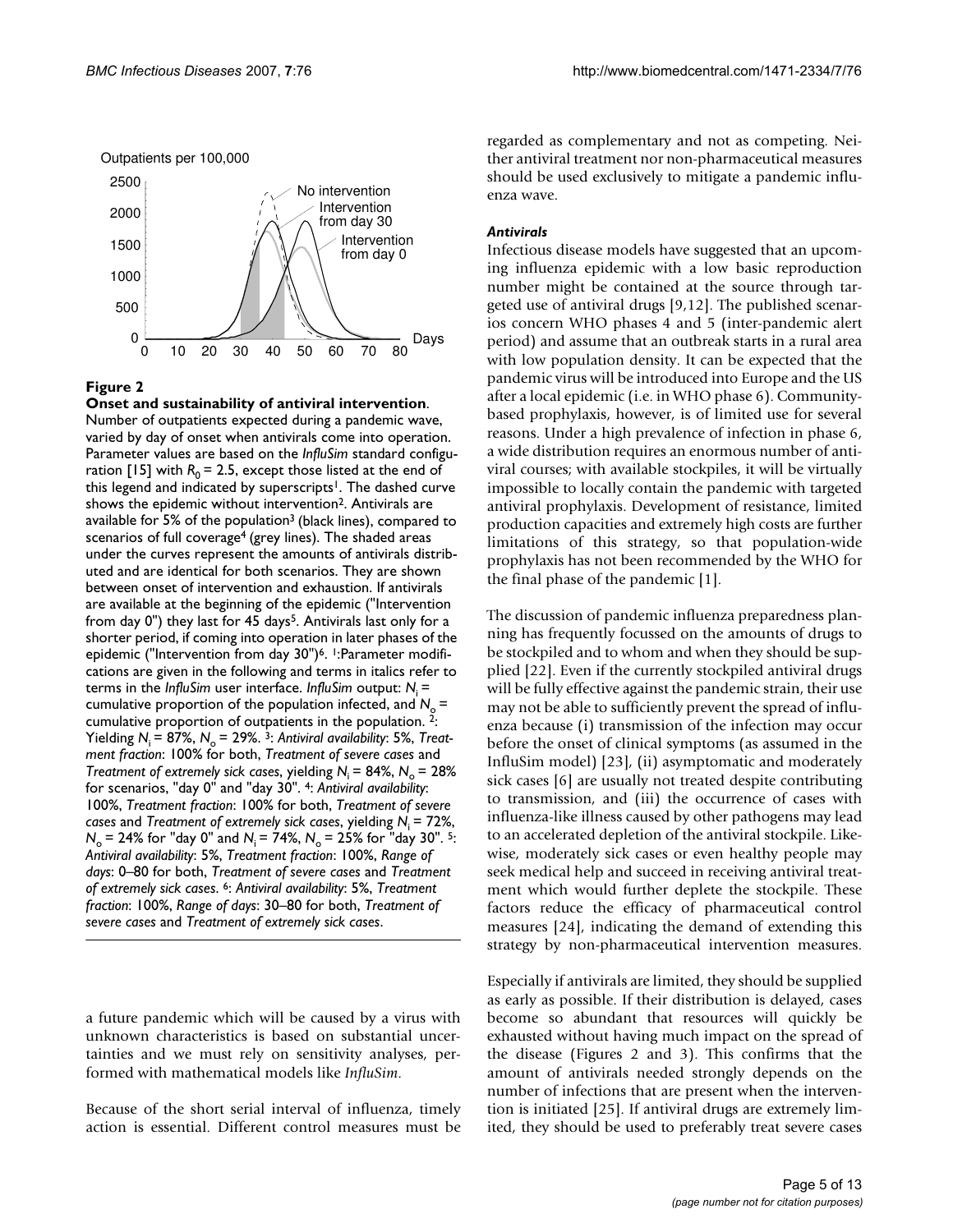

**Intervention with limited amounts of antivirals**. Number of outpatients expected during a pandemic wave, varied by the availability of antivirals. Parameter values are based on the *InfluSim* standard configuration [15] with  $R_0 = 2.5$ , except those listed at the end of this legend and indicated by superscripts<sup>1</sup>. Antiviral availability ranges from 0% (no antivirals available, dashed curves2) to 10% (antivirals available for 10% of the population3) in steps of 1% (from left to right). The dashed curve shows the epidemic without intervention. Grey dotted lines represent the scenario where antivirals are available for the whole population4. Bars at the bottom of each graph indicate the period when antiviral treatment begins (model input) until stockpiles are used up (model output). A: Antivirals are available from day 0<sup>5</sup>. B: Antivirals become available after three weeks<sup>6</sup>. The epidemic curves depart from the grey dotted line when antivirals are exhausted.<sup>1</sup>:Parameter modifications are given in the following and terms in italics refer to terms in the *InfluSim* user interface. *InfluSim* output: *N*i = cumulative proportion of the population infected, and N<sub>o</sub> = cumulative proportion of outpatients in the population. <sup>2</sup>: Antiviral availability: 0%, yielding N<sub>i</sub> = 87%, N<sub>o</sub> = 29% for both, A and B.<sup>3</sup>: Antiviral availability: 10%, yielding N<sub>i</sub> = 82%, N<sub>o</sub> = 27% for both, A and B.<sup>4</sup>: Antiviral availability: 100%, yielding *N*i = 72%, *N*o = 24% for both, A and B. 5: *Range of days*: 0–80. 6: *Range of days*: 21–80.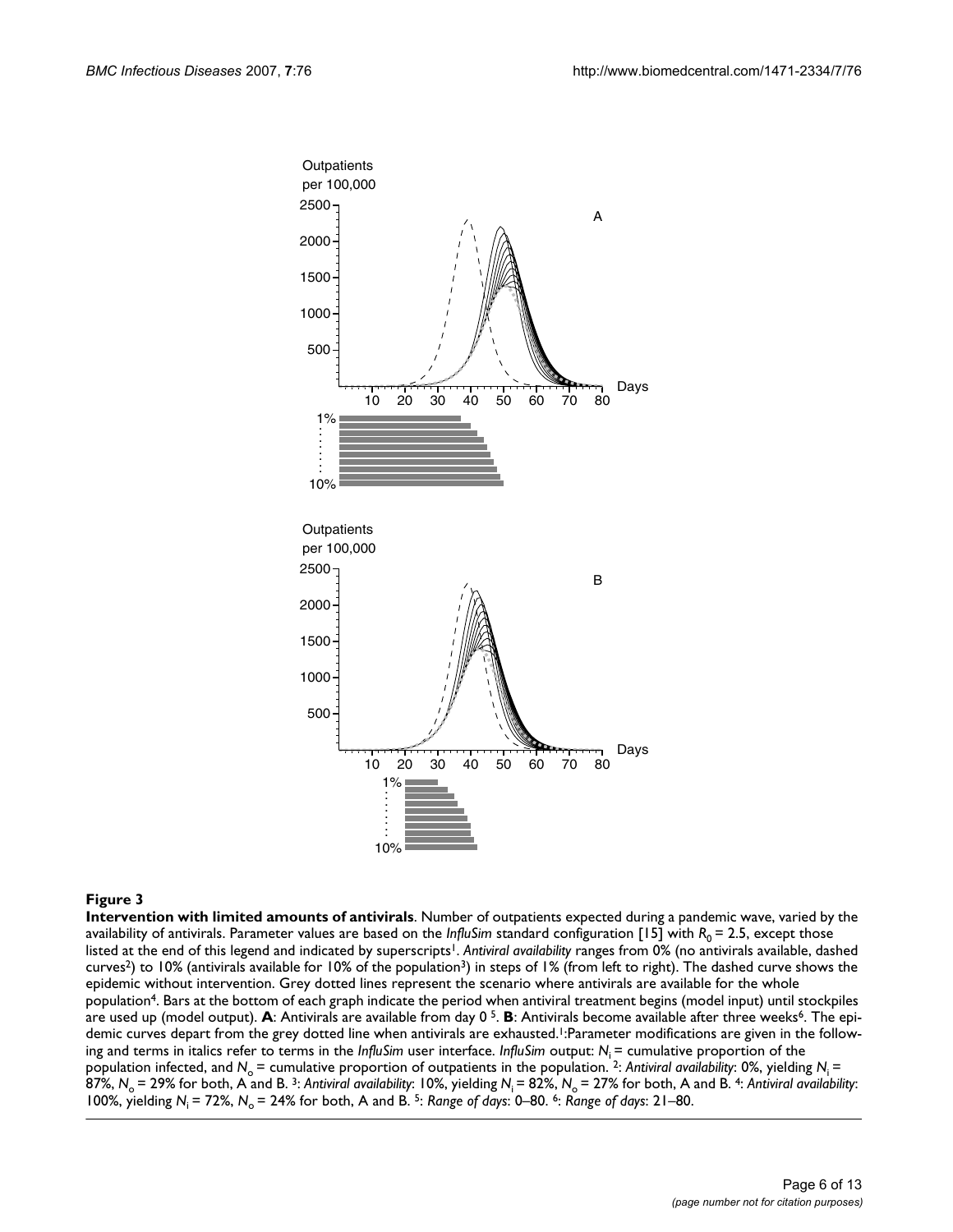

**Effects of contact reduction measures**. Number of outpatients expected during a pandemic wave if contact reduction measures are implemented additionally to the isolation of cases. Parameter values are based on the *InfluSim* standard configuration [15] with  $R_0$  = 2.5, except those listed at the end of this legend and indicated by superscripts<sup>1</sup>. The dashed curve shows the epidemic without intervention. Contact reduction involves social distancing<sup>2</sup> and isolation of cases<sup>3</sup>. The curves show the effects caused by social distancing, where contacts are reduced by  $0\%$ <sup>4</sup> (grey curve) up to  $30\%$ <sup>5</sup> in steps of  $2\%$ <sup>6</sup> (black curves, from left to right). Bars at the bottom of each graph illustrate the periods of contact reduction, which are in **A**: full, from day 0 to end, in **B**: delayed, from day 20 to the end, and in **C**: temporarily, from day 20 to day 50.1:Parameter modifications are given in the following and terms in italics refer to terms in the *InfluSim* user interface. *InfluSim* output: N<sub>i</sub> = cumulative proportion of the population infected, and N<sub>o</sub> = cumulative proportion of outpatients in the population. <sup>2</sup>: *Contact reduction: ranging from 0–* 30% in steps of 2%. *Range of days*: varied between A, B, and C, see legend or grey bar at the bottom of each graph. 3: *Isolation*: *Moderately sick cases*: 10%, *Severe cases (home)*: 20%, *Severe cases (hospital)*: 30%. *Range of days*: varied between A, B, and C, see legend or grey bar at the bottom of each graph. 4: Intervention effect is based on *Isolation* alone, yielding N<sub>i</sub> = 81%, N<sub>o</sub> = 27% in A, B and C. <sup>5</sup>: Yielding in A:  $N_i$  = 56%,  $N_o$  = 19%, and B:  $N_i$  = 57%,  $N_o$  = 19%, and C:  $N_i$  = 82%,  $N_o$  = 27%. <sup>6</sup>: E.g. for a *Contact reduction of 20%, we obtain in A:*  $N_i = 68\%$ ,  $N_o = 22\%$ , in B:  $N_i = 67\%$ ,  $N_o = 22\%$ , and in C:  $N_i = 79\%$ ,  $N_o = 26\%$ .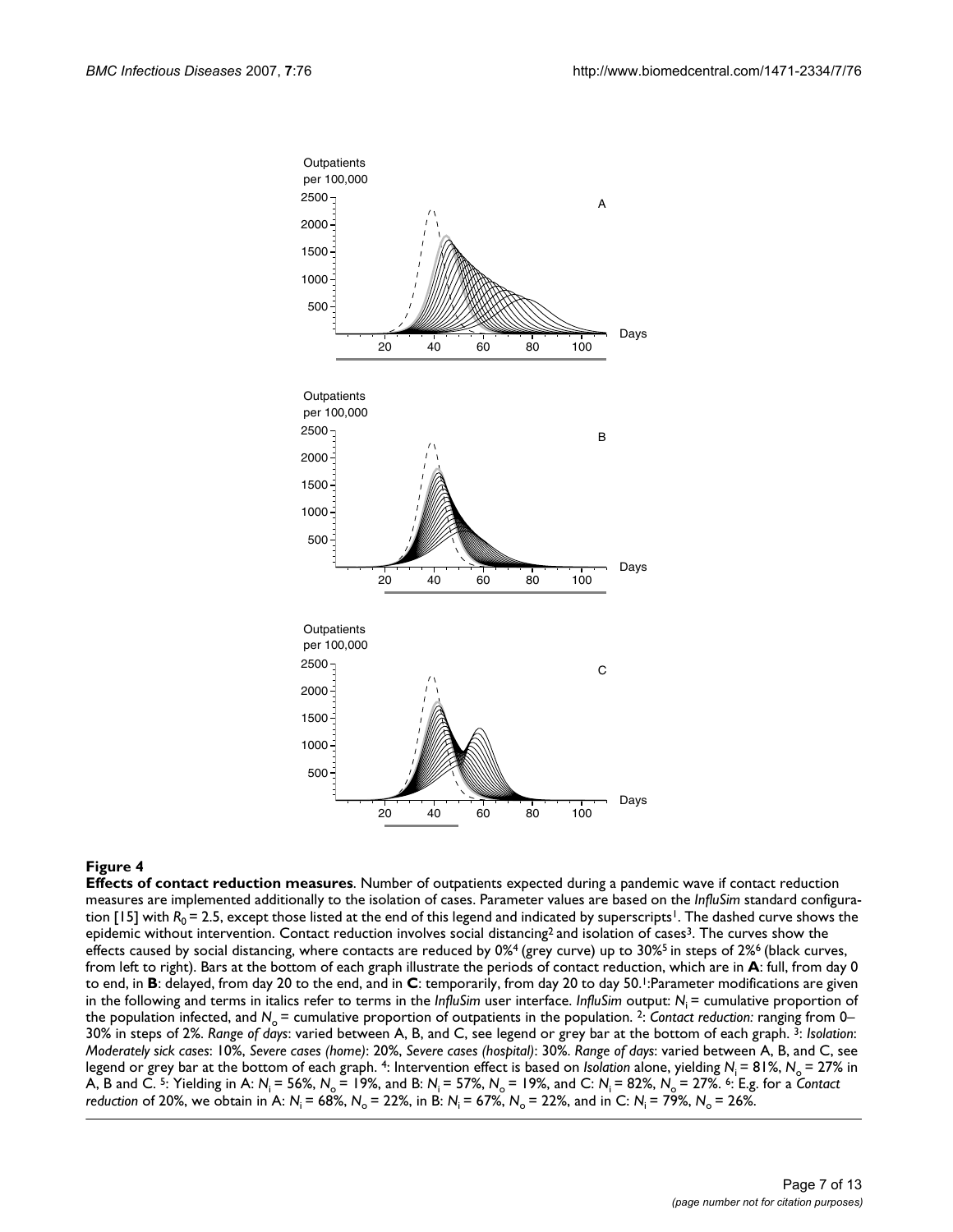

**Combined intervention scheme**. Number of outpatients expected during an influenza pandemic if antiviral distribution and contact reduction measures are implemented additionally to the isolation of cases. Parameter values are based on the *InfluSim*  standard configuration [15] with  $R_0 = 2.5$ , except those listed at the end of this legend and indicated by superscripts<sup>1</sup>. The Figure shows the epidemic curves, varied by the "Day when contact reduction measures are initiated" (as indicated by the number next to the peak and at the right hand side of the bar chart). Antivirals are available for 10% of the population and are distributed from day zero<sup>2</sup>. Contact reduction measures involve isolation of cases<sup>3</sup> and social distancing<sup>4</sup>. Bars at the bottom of the graph illustrate begin and end antiviral intervention (dark bars) and contact reduction measures (light bars), respectively. The "Day when contact reduction measures are initiated" is model input, whereas the "Day when antivirals are used up" is model output. The epidemic without intervention is shown as a dashed curve. The curves for "7", "21", "35" and "49"<sup>5</sup> are plotted in bold for purposes of visualization.<sup>1</sup>:Parameter modifications are given in the following and terms in italics refer to terms in the *InfluSim* user interface. *InfluSim* output:  $N_i$  = cumulative proportion of the population infected, and  $N_o$  = cumulative proportion of outpatients in the population. 2: *Antiviral availability*: 10%. *Treatment fraction*: 100%, for both, *Treatment of severe cases* and *Treatment of extremely sick cases*. 3: *Moderately sick cases*: 10%, *Severe cases (home)*: 20%, *Severe cases (hospital)*: 30%. *Range of days*: see bar chart at the bottom of the graph. For "day 0",  $N_i$  = 53%,  $N_o$  = 18%. 4: *Contact reduction by*: 20%. *Range of days*: see bar chart at the bottom of the graph. <sup>5</sup>: Yielding for scenarios up to "day 28":  $N_i = 53\%$ ,  $N_o = 18\%$ , for "day 35":  $N_i = 55\%$ ,  $N_o = 18\%$ 18%, for "day 42":  $N_i = 60\%$ ,  $N_o = 20\%$ , for "day 49":  $N_i = 69\%$ ,  $N_o = 23\%$ .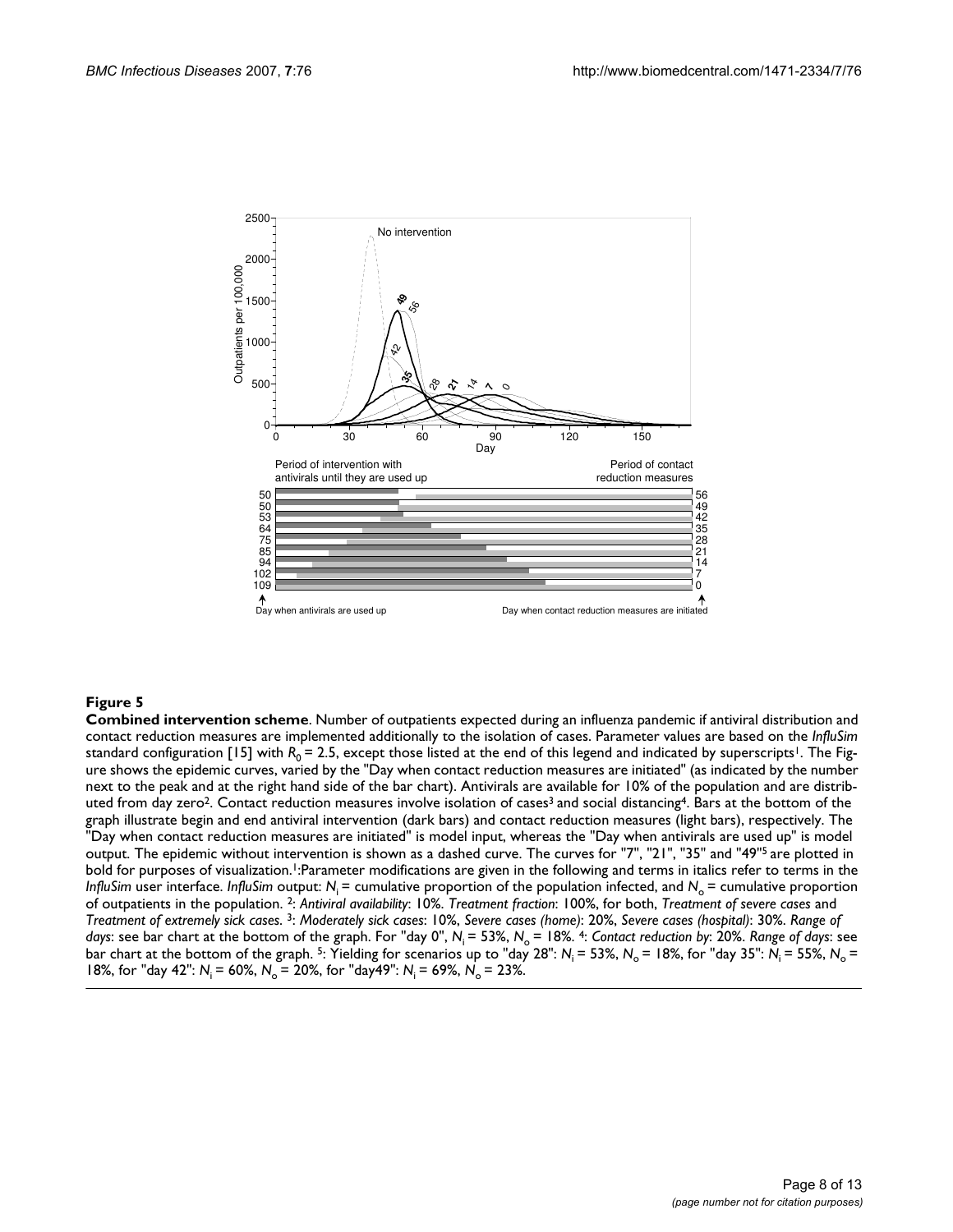

**Sensitivity analysis considering uncertainty of parameter values**. Variability in epidemic curves (large plot) and the distribution of the cumulative number of outpatients (inset), originating from the uncertainty in four parameters (right panel). Parameter values are based on the *InfluSim* standard configuration [15] with  $R_0 = 2.5$ , except those listed at the end of this legend and indicated by superscripts<sup>1</sup>. The sensitivity analysis extends the scenario shown in Figure 5, where antivirals are available for 10% of the population and are distributed from day zero<sup>2</sup>, and where contact reduction measures<sup>3</sup>, including the isolation of cases4, are initiated three weeks after the introduction of infection (scenario "day 21"). **Right panel**: parameter values for each realization are sampled independently from normal distributions as shown (means given in bold, 99% of the values lie within the range specified by dotted lines, except  $b_A$  which is truncated).  $R_0$ : basic reproduction number,  $x_{50}$ : cumulative infectivity during the first half of the symptomatic period,  $b_A$ : relative infectivity of asymptomatic cases,  $f_c$ : antiviral treatment reduces infectivity by a factor of 1-*f*c. For each parameter, an increase of the value aggravates the epidemic. **Large plot**: from a hundred random realizations, we selected the two most extreme epidemics, and eight epidemics homogeneously placed between them. The epidemic with N<sub>0</sub> = 20800 is caused by parameter values drawn from the left tail of the corresponding distributions, and the epidemic with  $N_0$  = 5000 is caused by parameter values drawn from the right tail of the corresponding distributions (see right panel). The epidemic curves show a plateau or a second wave when antiviral stockpiles are exhausted while the proportion of susceptibles is still large enough to allow for further propagation of infectives (thin curves in black); for optimistic parameter combinations (e.g. small *R*0), the available stockpiles last over the whole period of the intervention and the epidemic curve proceeds without a plateau (bold curves in grey). **Inset**: distribution of cumulative number of outpatients obtained from 1,000 random realizations.1:Parameter modifications are given in the following and terms in italics refer to terms in the *InfluSim* user interface. 2: *Antiviral availability*: 10%. *Treatment fraction*: 100%, for both, *Treatment of severe cases* and *Treatment of extremely sick cases*. 3: *Contact reduction by*: 20%. *Range of days*: day 21–360. 4: *Moderately sick cases*: 10%, *Severe cases (home)*: 20%, *Severe cases (hospital)*: 30%. *Range of days*: day 21–360.

that need hospitalization. Although this has practically no effect on the pandemic wave *per se*, it helps to reduce the death toll in the population (results not shown).

# *Contact reduction*

Rather than relying on a pharmaceutical solution, pandemic preparedness should also involve non-pharmaceutical measures (see above). Early self-isolation and social distancing measures can be highly effective, as shown for the SARS epidemic [26]: after the WHO's global alert and the implementation of massive infection control measures, the effective reproduction numbers in Hong Kong, Vietnam, Singapore and Canada fell below unity. Rigorous social distancing measures in the entire population,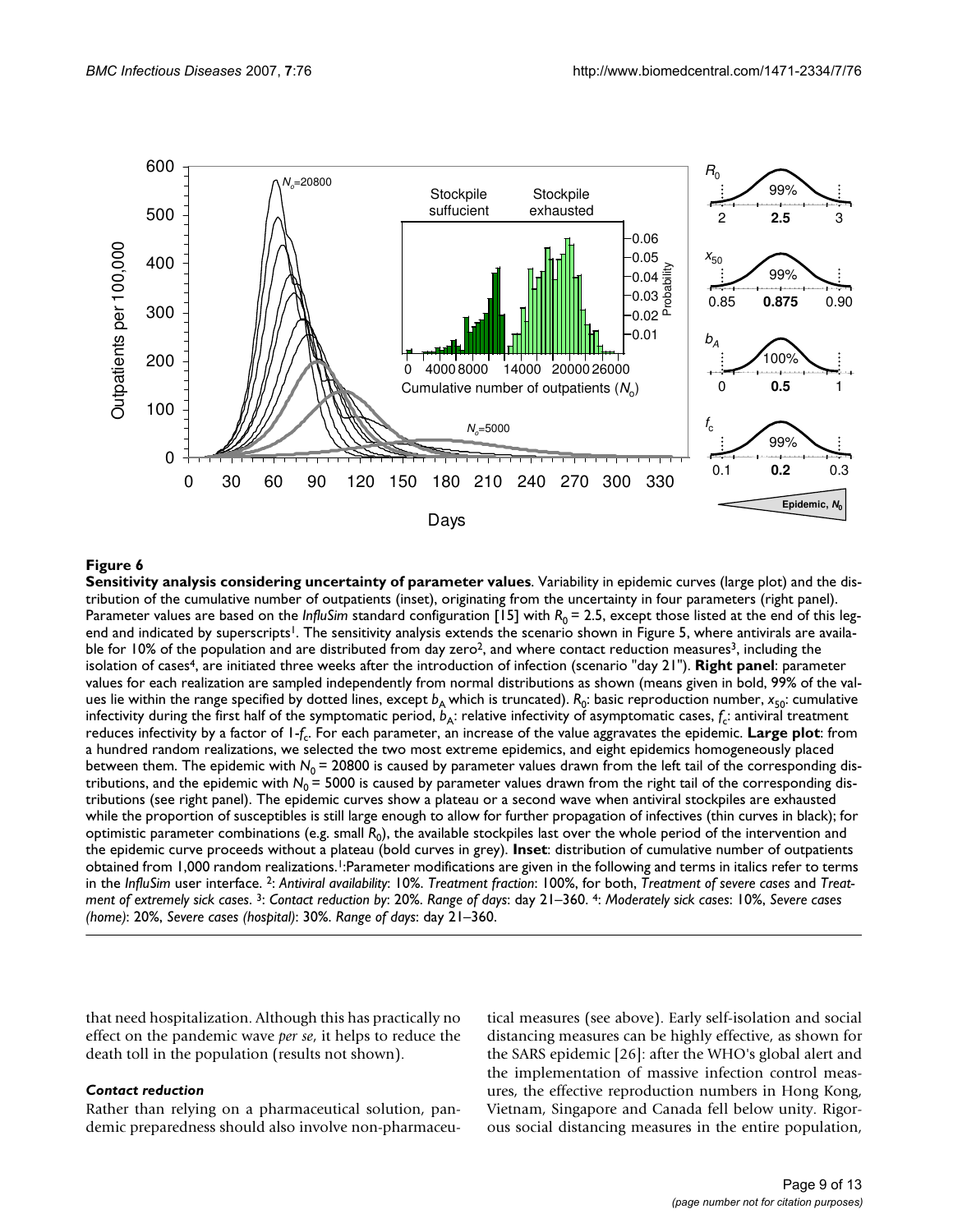

**Model structure of** *InfluSim* **2.0**. Transitions from each compartment depend on age; transitions from the exposed (E) state into diseased states (A, M, V, X) additionally depend on the risk group which is assigned to susceptible (S) individuals at birth. Other states: W: cases who withdraw at home, H: hospitalized cases, I: recovered and immune individuals, R: individuals in the stage of convalescence, and D: death.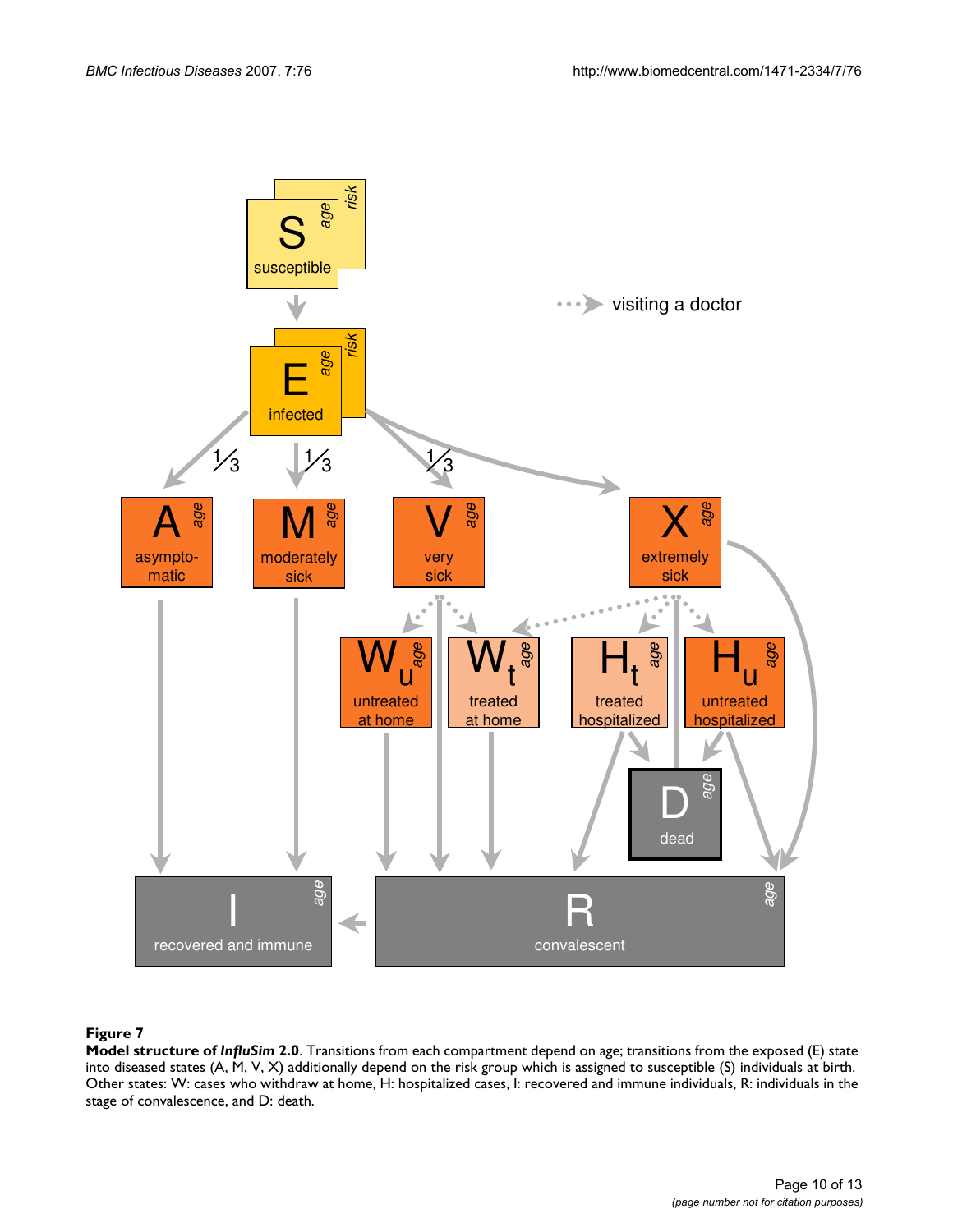

**Time-course of symptoms and infectivity**. Symptoms and infectivity dependent on time, for cases with a severe (V), a moderate (M) or an asymptomatic (A) course of disease (treatment is indicated by subscripts). **A**: Fraction of symptomatic cases among all cases by time since infection. **B**: Relative infectivity by time since infection (given in arbitrary units, as the probability of transmitting the infection also depends on the age-dependent probability of meeting other people as given by the contact matrix).

however, will tax the social and economic structure and the population may not be willing or able to reduce contacts during the whole course of a pandemic wave.

For Figure 5, we assumed that contact reduction measures (e.g. improved hygiene, wearing masks, or behavioural changes) could add up to reduce contacts by 20%. Studies on the SARS outbreak suggest some preventative effect of wearing masks [27-29], but compliance, availability of masks and their effectiveness against influenza infection remain unknown factors. Stockpiling surgical masks for the population results in exorbitant high numbers and may not be feasible [30] and individual stockpiling may be impossible due to economic limitations, especially in crisis situations. Since the specific effects of such behavioral changes remain uncertain, we modeled their contribution as a general reduction in contact rates.

In contrast to SARS, we will not be able to rely on isolating hospitalized cases when a new influenza pandemic emerges. Using the standard parameter settings of *InfluSim*, we expect only a total of 0.7% of the population to be hospitalized. Even for the worst case scenario of the US Pandemic Preparedness Plan, where this value may be up to ten times larger [31], the wide majority of infected individuals is never hospitalized. With influenza, we have to rely on self-isolation of moderately sick cases and of bed-ridden patients who stay at home. As these cases form the majority of infections and exert the highest force of infection, even a moderate reduction of contacts between them and the general population can substantially change the pandemic wave.

# **Conclusion**

Time is of the essence when controlling infectious diseases that spread at high speed and thus, interventions are most effective in the beginning when only few people are infected. Only a timely application of antiviral drugs (even with limited supplies) and a quick implementation of contact reduction measures will notably protract the peak of the epidemic and substantially reduce its height in a pandemic influenza wave. Whereby the protraction of the pandemic wave is essential to win time while waiting for vaccine development and production, it is the height of the peak of a pandemic wave which can easily overtax general practitioners as well as hospitals and whole public health systems, and can lead to dangerous bottlenecks in basic and emergency medical care. Vaccinating a small fraction of the population with a pre-pandemic vaccine would have a similar effect on the course of the epidemic as reducing the basic reproduction number by the percentage of immunized individuals (e.g. by 10%).

The sensitivity analyses at the end of the Results section shows that the planning of intervention strategies must not only be based on single parameter values, but must also address their variability. More detailed analyses into this will be presented in a subsequent publication. Mathematical models like *InfluSim* should not only be used to predict a specific outcome, but also to explore best and worst case scenarios.

# **Competing interests**

The author(s) declare that they have no competing interests.

# **Authors' contributions**

ME developed the model, MS designed the software, HPD wrote the manuscript and SOB and IP formulated the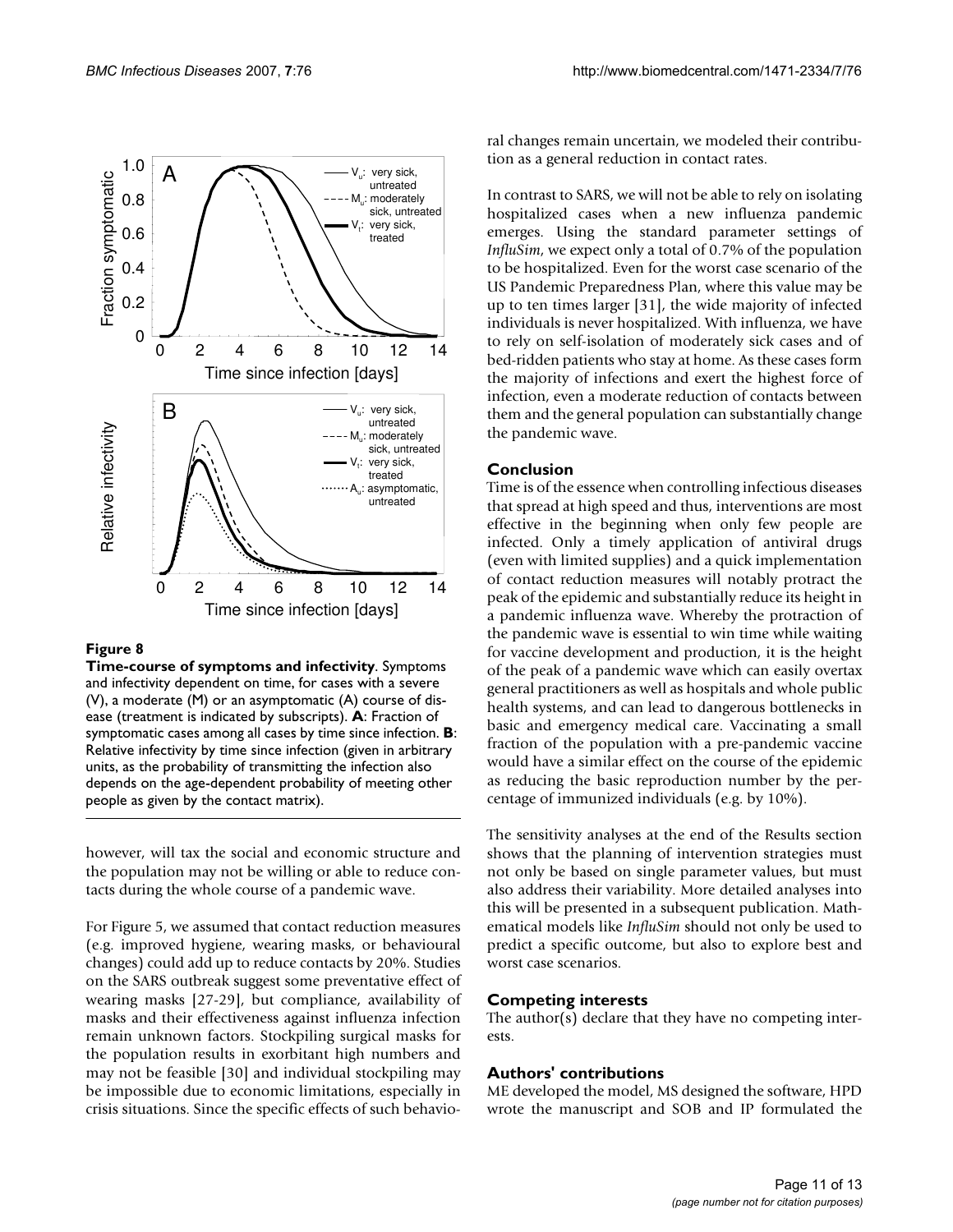public health requirements of the software. All authors read and approved the final manuscript.

# **Appendix: brief description of the transmission dynamics of InfluSim**

For a detailed description of *InfluSim* see Eichner M, Schwehm M, Duerr HP, Brockmann SO. The influenza pandemic preparedness planning tool InfluSim. BMC Infect Dis. 2007 Mar 13;7:17.

# **General description**

*InfluSim* is a deterministic compartment model based on a system of over 1,000 differential equations which extend the classic SEIR model by clinical and demographic parameters relevant for pandemic preparedness planning. It allows for producing time courses and cumulative numbers of influenza cases, outpatient visits, applied antiviral treatment doses, hospitalizations, deaths and work days lost due to sickness, all of which may be associated with economic aspects. The software is programmed in Java and open access [16], it operates platform independent and can be executed on regular desktop computers.

# **Model description**

The model structure of *InfluSim* is represented by Figure 7, with descriptions given below.

# **Natural history of disease**

Susceptible individuals (S) are infected at a rate which depends on their age and on the interventions applied at the current time. Infected individuals (E) incubate the infection for a mean duration of 1.9 days. To obtain a realistic distribution of this duration, the incubation period is modelled in 7 stages yielding a gamma distributed incubation period with a coefficient of variation of 37.8%. The last 2 incubation stages are regarded as early infectious period during which patients may already spread the infection. This accounts for an average time of about half a day for the standard set of parameters.

After passing through the last incubation stage, infected individuals become fully infective and a fraction of them develops clinical symptoms (Figure 8A). The course of disease depends on their age and risk group: one third remains asymptomatic (A), one third shows a moderate course of disease (M, "moderately sick") and the remaining third a severe course of disease (V, "very sick"); a small fraction of the latter third shows an extremely severe course of disease (X, "extremely sick") and needs hospitalization. The rationale for distinguishing extremely sick cases is that only these can die from the disease and need to be hospitalized; in all other aspects, both groups of severe cases are identical. The period of infectivity is gamma distributed and depends on the course of the disease and on the age of the case. To allow for an infectivity which changes over the course of disease, we apply weighting factors which depend on the stage of infectivity. Our standard value results in an infectivity which is highest immediately after onset of symptoms and which declines in a geometric progression over time (Figure 8B).

Severe cases seek medical help on average one day after onset of symptoms, whereby the waiting time until visiting a doctor is exponentially distributed. Very sick and extremely sick patients who visit a doctor may be offered antiviral treatment. Very sick patients are advised to withdraw to their home (W) until the disease is over whereas extremely sick cases are immediately hospitalized (H). Death rates of extremely sick and hospitalized cases are age-dependent. Whereas asymptomatic and moderately sick patients who have passed their duration of infectivity are considered healthy immunes, very sick and extremely sick patients first become convalescent before they resume their ordinary life (gamma distributed with a mean of 5 days and coefficient of variation of 33.3%). Fully recovered patients who have passed their period of convalescence join the group of healthy immunes; working adults will return to work, and children again visit day care centres or schools.

# **Interventions**

**Antiviral treatment**: Severe and extremely severe cases who visit the doctor within at most two days after onset of symptoms are offered antiviral treatment, given that its supply has not yet been exhausted. Antiviral treatment reduces the patients' infectivity by 80 percent, the duration of being diseased by 25%, and the risk of hospitalization by 50 percent. Extremely sick patients, whose hospitalization is prevented by treatment, are sent home and join the group of treated very sick patients.

**Social distancing measures:** Contact rates in the general population can be reduced by increasing "social distance", by closing schools and day care centres, by cancelling mass gathering events, or by behavioural changes.

**Isolation of cases:** Isolation of cases reduces their contact rates. Contacts are not necessarily reduced by 100%, but between 0 and 100%, as specified by the user. Our standard scenario considers reductions of 10%, 20% and 30% for moderately sick cases, very sick cases (at home) and extremely sick cases (hospitalized), respectively.